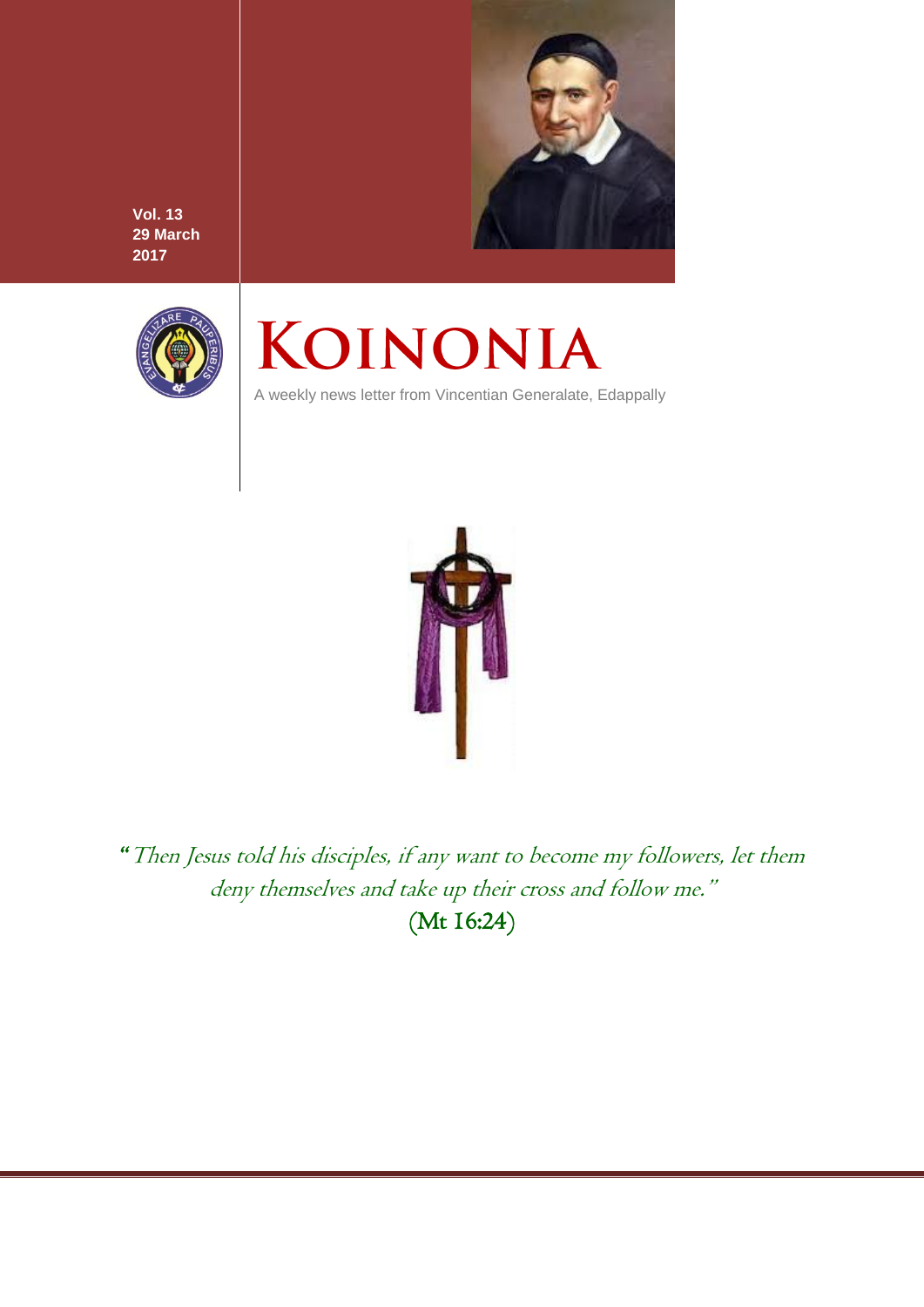

## **Generalate News**

- \* Fr. Varghese Parappuram went to Padamugham Novitiate House to visit fathers and brothers there. He will be back on 30th Friday.
- \* Pre-regency programme concluded on March 25 and Brothers who participated in the course went home for vacation.

## **New Appointments**

Fr. Mathew Vattamthottiyil is appointed as the Director of the one-month course for the seminarians who completed their Regency. The course is from 20th of April to 19th of May, 2017.

Fr. Varghese Kulathoor is appointed as the Director of the one-month course for the seminarians who are preparing themselves for their final commitment. The course is from 20th of April to the 19th of May, 2017.

## **Visitors**

Frs. George Pottayil, Varghese Chiraparamban and James Chelapurath visited Generalate.

## **News from Marymatha Provincial House, Angamaly.**

## **Arrival and Departure**

 $\cdot$  Fr. Jacob Mattappallil came from Africa for his holidays on March 22, 2017. His vacation contact number: +91 8330081033

## **New Contact Details**

Fr. Paul Manithottil (Germany): +49 8733 235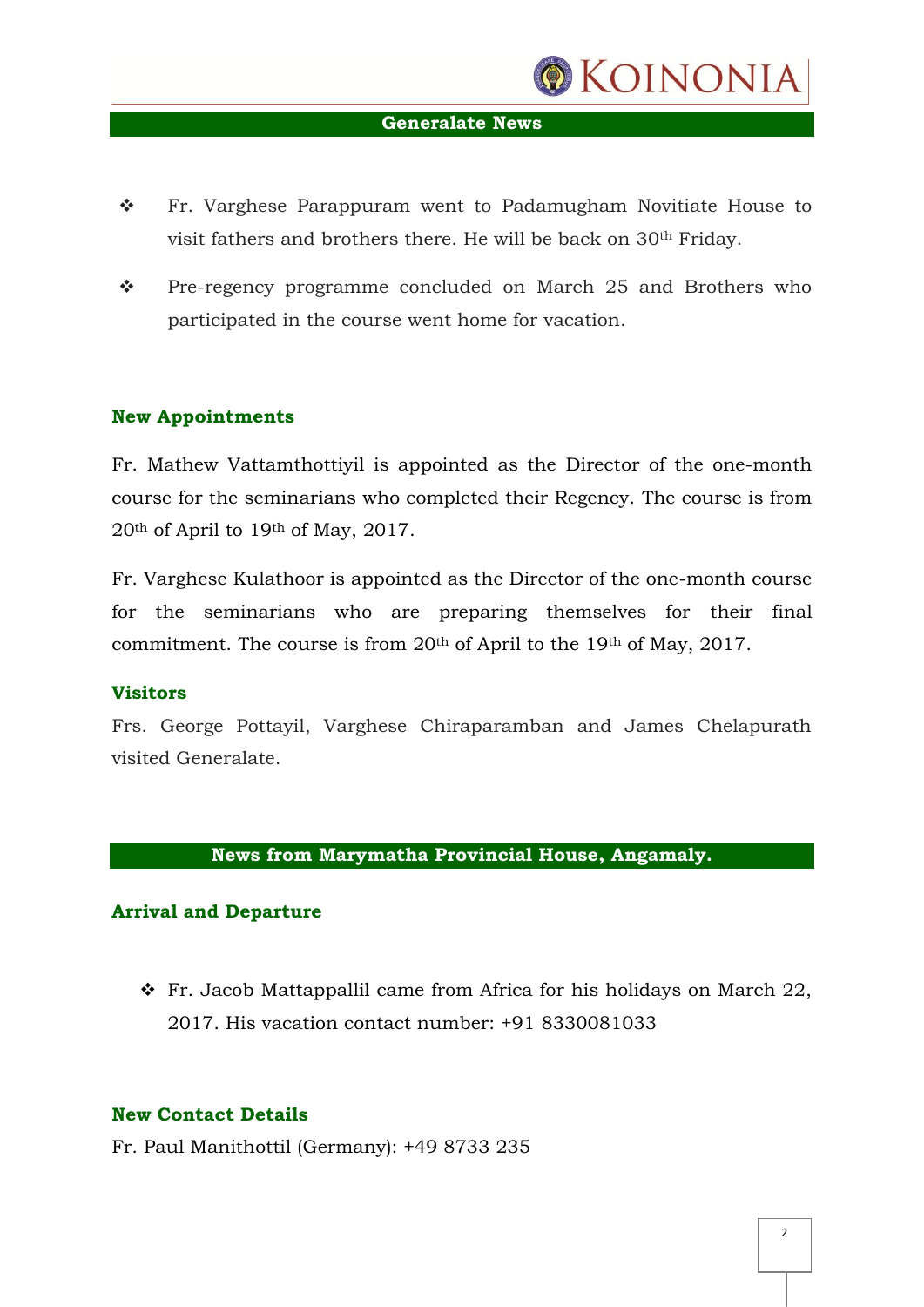

## **List of Delegates to the Provincial Synaxis**

The following is the list of the members elected as the delegates to the 10th Provincial Synaxis 2017:

| 01 | Fr. Alackakunnel Francis         | 16 | Fr. Kunnel Cyriac           |
|----|----------------------------------|----|-----------------------------|
| 02 | Fr. Arackal Davis                | 17 | Fr. Manalel George          |
| 03 | Fr. Chakkungal Antony            | 18 | Fr. Mangalath John          |
| 04 | Fr. Chelapurath James            | 19 | Fr. Nedumthuruthil Philip   |
| 05 | Fr. Chittadiyil Martin           | 20 | Fr. Padinjarekutt Augustine |
| 06 | Fr. Elengickalputhanthara George | 21 | Fr. Palaparambil John       |
| 07 | Fr. Erambil Joseph               | 22 | Fr. Panackal George         |
| 08 | Fr. Kalamparambil Martin         | 23 | Fr. Pazheveettil Jose       |
| 09 | Fr. Kalarickal Paul              | 24 | Fr. Plackal Antony          |
| 10 | Fr. Kallattil John               | 25 | Fr. Pottayil George         |
| 11 | Fr. Kallumkal James              | 26 | Fr. Thadathil Mathew        |
| 12 | Fr. Kanichery John               | 27 | Fr. Thayil Philip           |
| 13 | Fr. Kannampuzha Anto             | 28 | Fr. Vallayil John           |
| 14 | Fr. Kattiparambil Jacob          | 29 | Fr. Vallooran Augustine Jr. |
| 15 | Fr. Kudilumgal Jacob             | 30 | Fr. Vezhaparambil Rafy      |

## **News from St. Thomas Provincial House, Delhi**

Greetings from St. Thomas Provincial House, New Delhi.

## **De Paul School, Bilari**

Rev. Fr. Provincial Superior went to visit Rt. Rev. Francis Kalist, the Bishop of Meerut along with Rev. Fr. Raymond Pulakudichirakandathil VC and MPF Sisters (St. Lucy Sisters) on 29th March. The MPF Sisters arrived Bilari, U.P. on March 24, 2017, to help in our education ministry at De Paul School, Bilari.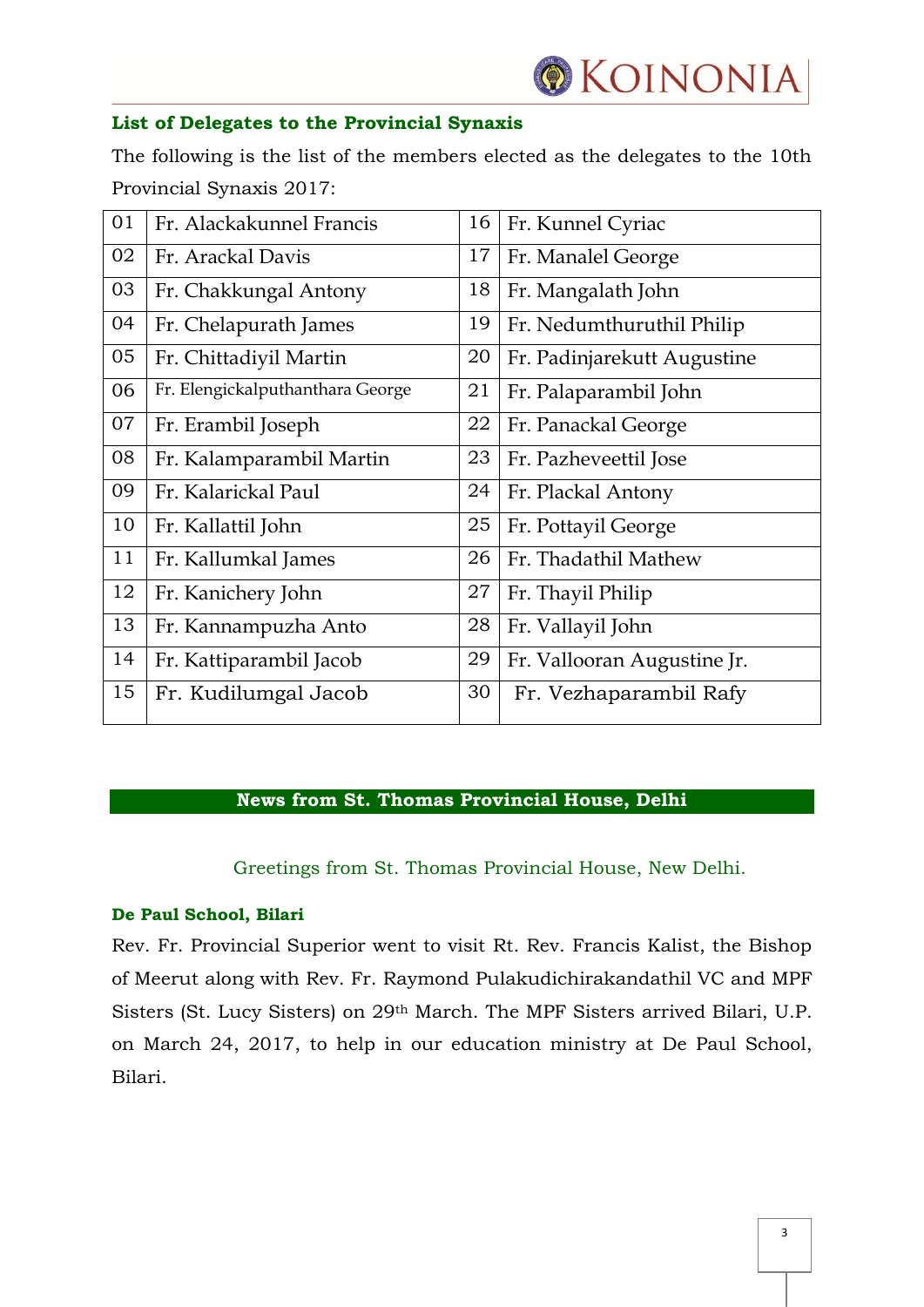

## **Visitors**

Rev. Sr. Sebasti, the Provincial Superior of St. Charles Borromeo Sisters, Rev. Frs. Moolechalil Sebastian VC, Palatty Varghese VC, Thonakkara Joseph VC, Chilambikunnel John VC, Kuruvanthanathu Mathew VC and Poonoly Sebastian VC visited the Provincial House. Thank you dear Rev. Sister Provincial and Rev. Fathers.

## **News from Ahamednagar Mission.**

# **Deacons' Exposure Programe in St. Paul mission and Annual Day Report**

Vincentian deacons from Vidyabhavan, Aluva reached Vincentian Mission House on 19th March for their Mission Experience here in St. Paul Mission. It was an experience of a week. A total of 7 deacons arrived; their Mission exposure included visiting different Mission stations and serving wherever necessary. They also participated in the First Popular Mission conducted in Marathi at Shrirampur. The deacons were also a much of help in the Annual Day celebration of the De Paul Minor seminary at Ahmednagar. On their last day in the St. Paul Mission the deacons joined in the celebration of the Holy Mass along with the Parishioners of St. Thomas Catholic Church. Their presence added joy to the mission, their jovial accompaniment and a helping mentality assisted the members here. We wish them a joyful journey ahead and promise them our prayers for their further journey.

De Paul Minor Seminary, Ahmednagar celebrated its 3rd annual day with lot of pomp and vigour on 25th March, 2017 in the seminary premises. The chief guest was Fr. Paul Parekkattil, the Provincial Councilor of Marymatha Province. The guest list included the religious communities of St Paul Mission, Parishioners, Pumpkin house kids and some of our neighbors and our well-wishers.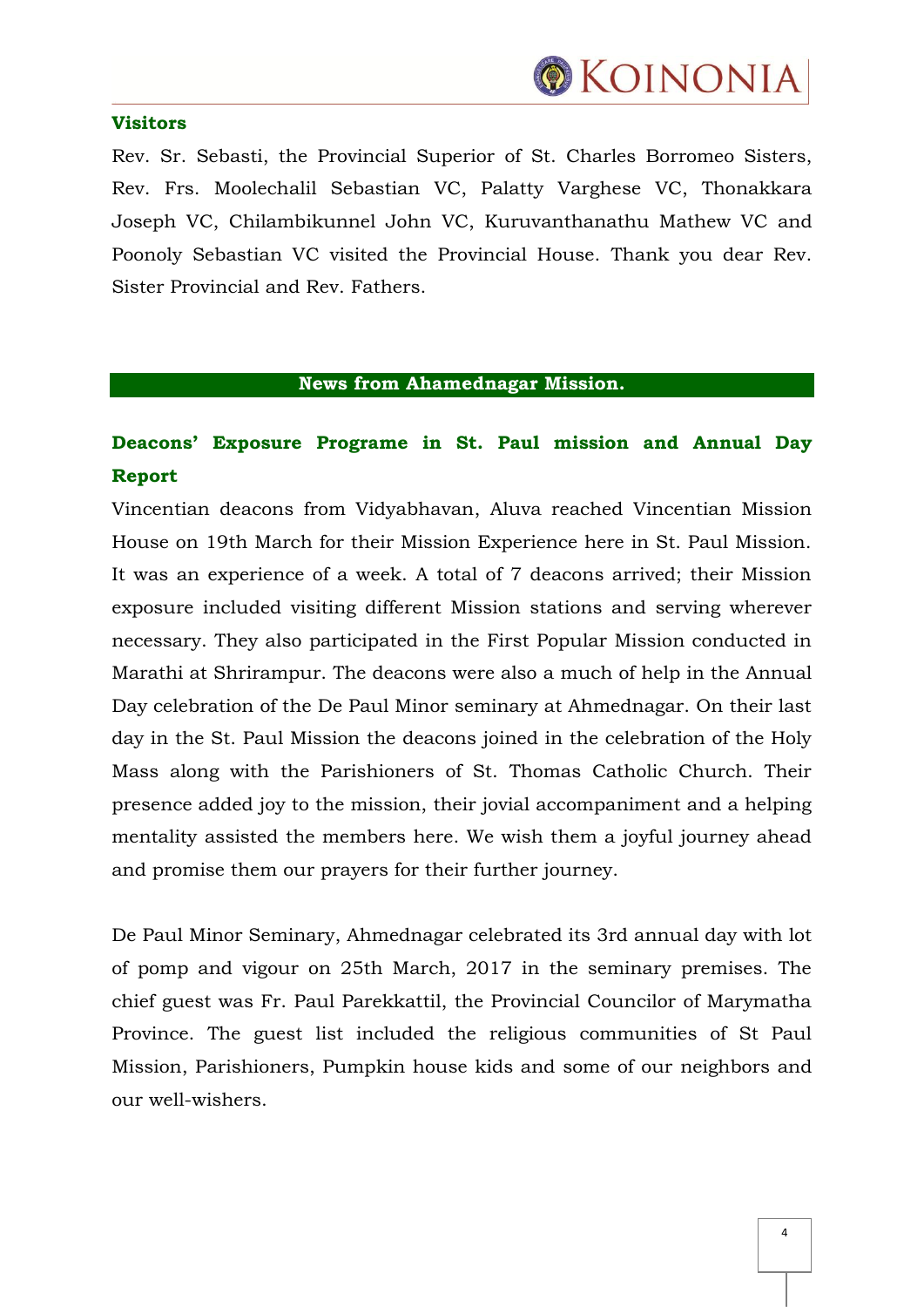



The theme for the evening was "Segullah: The Treasured Possession". The program began with a prayer dance by the seminarians. Then the Rector Fr. Jimil, set the tone of the evening introducing the theme "Segullah" followed by the traditional lighting of the lamp by the dignitaries of the day. There was also the annual report presented during the program. The fruit of the labour of the brothers were delightfully enjoyed by the audience in the form of a musical drama on the current theme of "Demonetization".

Not just the brothers but also their music master and his family and the neighboring "PUMPKINS" also put up their musical masterpieces for the audience to have a change. We utilized this opportunity to introduce our Manuscript, "SEGULLAH" which was inaugurated by Fr. Paul Parekkattil followed by his presidential address. Each and every one who contributed to the formational training period of the brothers with regards to spirituality, Bible knowhow, English, music and also food were felicitated followed by vote of thanks by Fr. Joseph Srambical VC. Everyone left to their abodes after the sumptuous supper.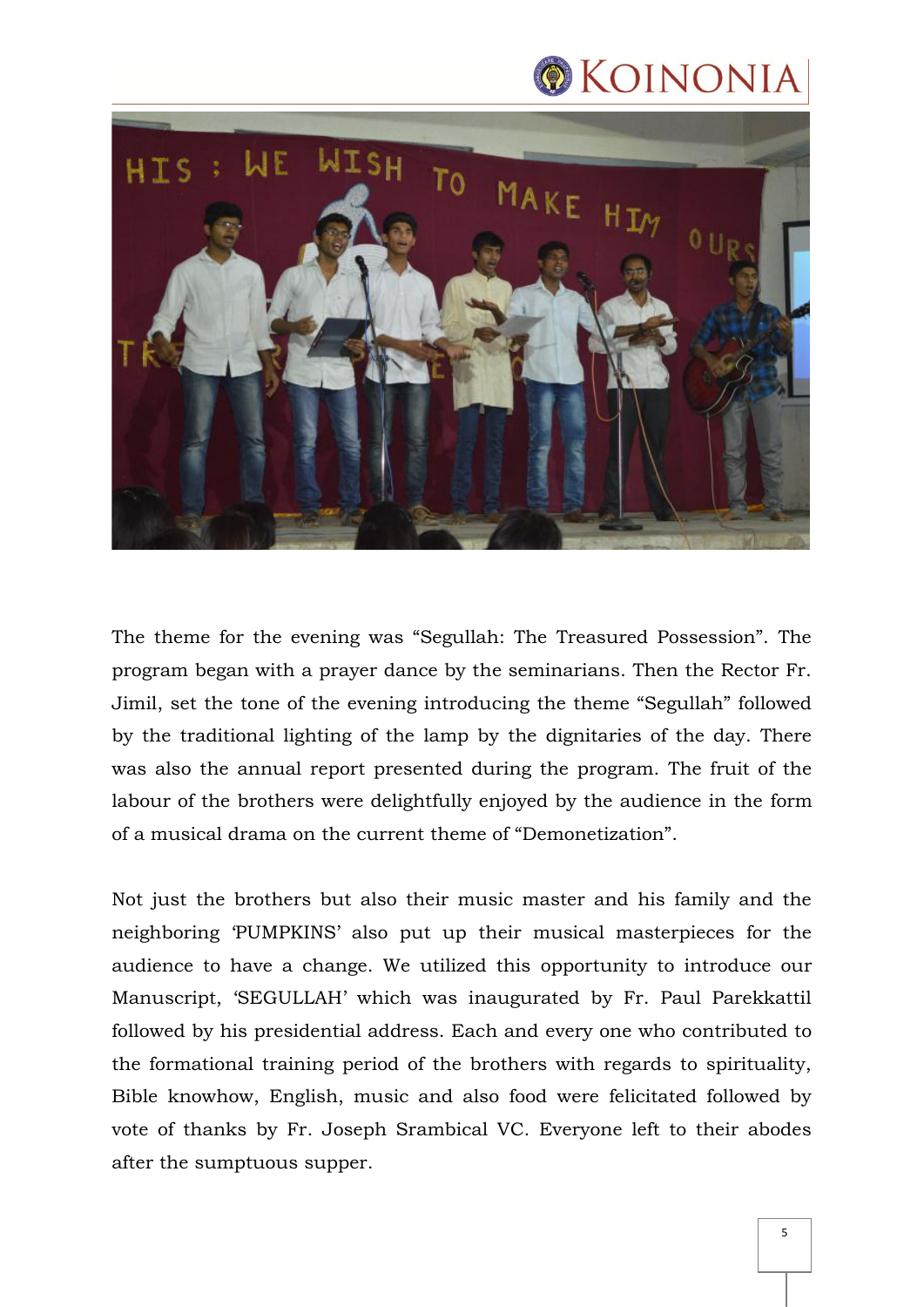

# **Obituary**

|    | <b>Name</b>            | Date of<br>death  | <b>Place of Burial</b> | <b>Place of Birth</b> | <b>Date of Birth</b> |
|----|------------------------|-------------------|------------------------|-----------------------|----------------------|
| 01 | Moodayil Paul (Bro)    | 31-03-07          | Angamaly               | Kaipattoor            |                      |
| 02 | Edavazhithara<br>James | $05 - 04 -$<br>15 | Angamaly               | Thottakom             | 02-11-1936<br>(78)   |

## **Birthdays of the week**

Let us greet and pray on the birthdays of the following confreres:

| <b>30 March, Thursday</b> |                                   |  |
|---------------------------|-----------------------------------|--|
|                           | Kottackal Varghese<br>(Bengaluru) |  |
|                           | 0091 9483967683                   |  |
|                           | joshyvc@gmail.com                 |  |
|                           |                                   |  |

| <b>30 March, Thursday</b> |                                      |  |
|---------------------------|--------------------------------------|--|
|                           | Puthiyedath Augustine<br>(Hazaribag) |  |
|                           | 0091 8987599572                      |  |
|                           | divinedarshan@gmail.com              |  |

| <b>30 March, Thursday</b> |                                   |  |
|---------------------------|-----------------------------------|--|
|                           | Chiraparamban Varghese<br>(Aluva) |  |
|                           | 0091 9497614004                   |  |
|                           | frvarghesevc@yahoo.com            |  |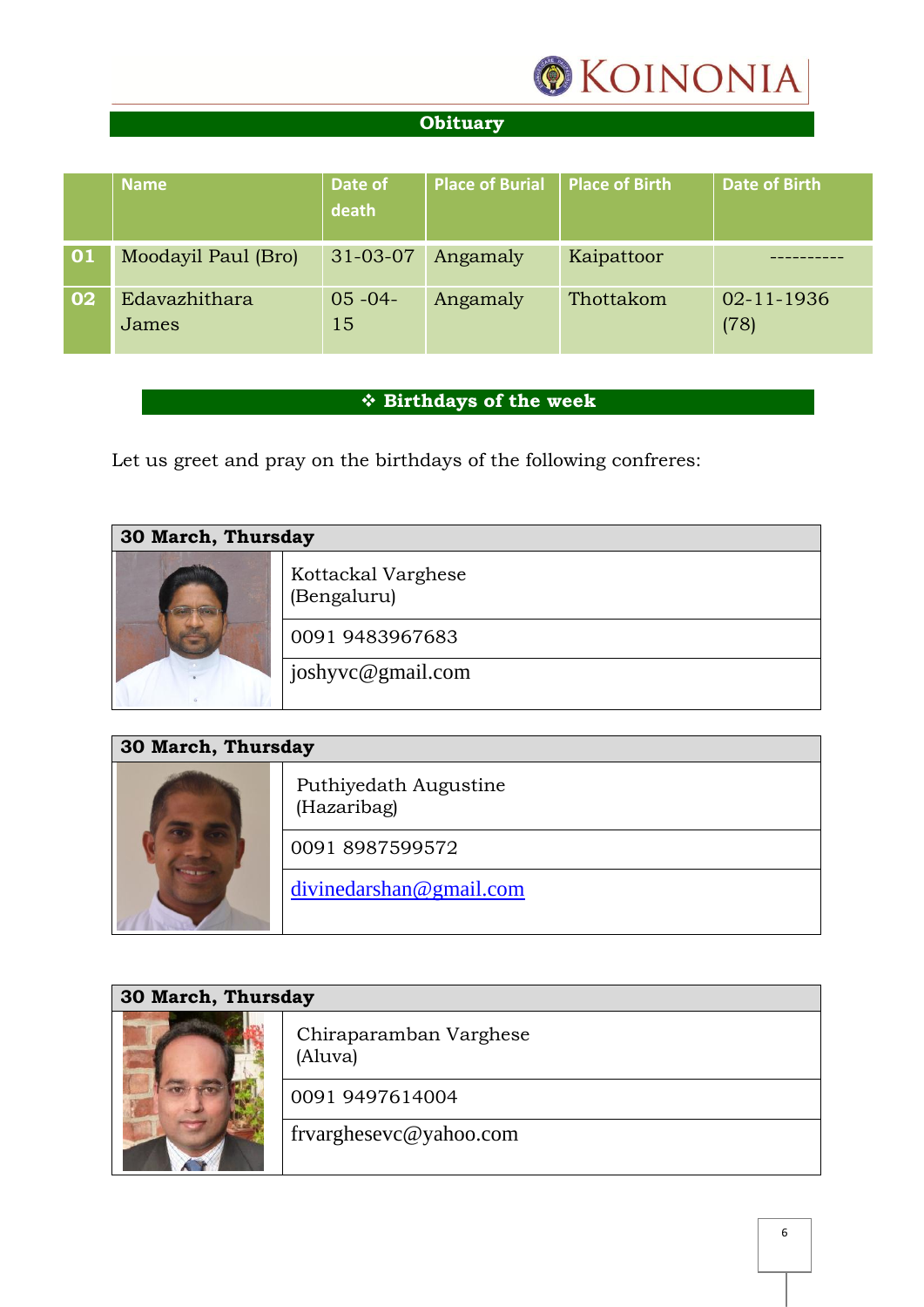

| <b>30 March, Thursday</b> |                                            |  |
|---------------------------|--------------------------------------------|--|
|                           | Muthupurayidathil Varghese<br>(Meenangadi) |  |
|                           | 0091 9156150855                            |  |
|                           | jubyvc86@gmail.com                         |  |
|                           |                                            |  |

| 01 April, Saturday |                               |  |
|--------------------|-------------------------------|--|
|                    | Kadavy Francis<br>(Bhimadole) |  |
|                    | 0091 9177028408               |  |
|                    | kadavyvc@gmail.com            |  |

| 01 April, Saturday |                                   |  |
|--------------------|-----------------------------------|--|
|                    | Nellamthadathil Thomas<br>(Delhi) |  |
|                    | 0091 9544216506                   |  |
|                    | lijutvc@gmail.com                 |  |

| 02 April, Sunday |                             |  |
|------------------|-----------------------------|--|
|                  | Maliekal John<br>(Adichira) |  |
|                  | 0091 8943624482             |  |
|                  | .                           |  |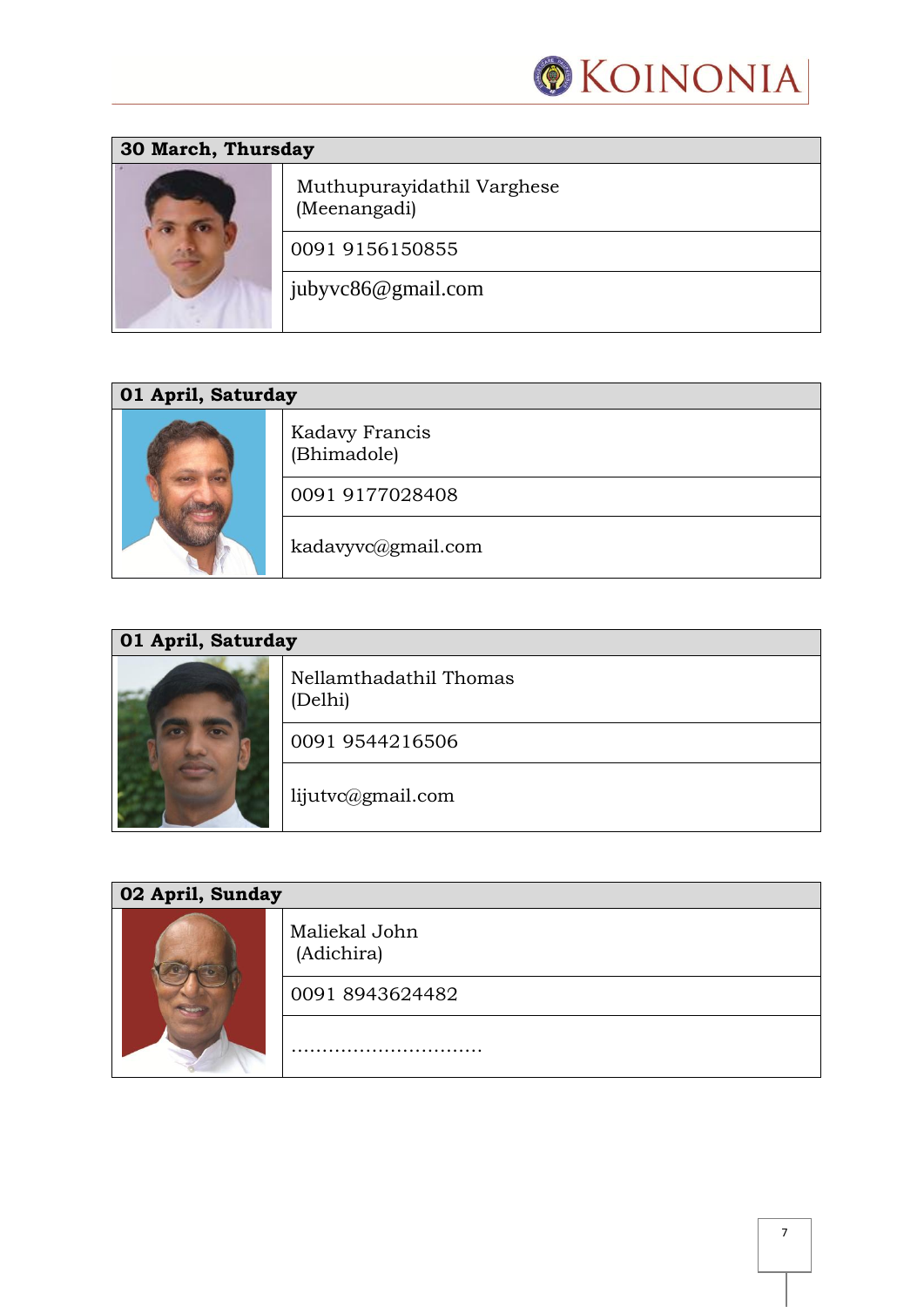

| 02 April, Sunday |                                        |  |
|------------------|----------------------------------------|--|
|                  | <b>Palatty Varghese</b><br>(Faridabad) |  |
|                  | 0091 7838972946                        |  |
|                  | frpalattyvc@gmail.com                  |  |

| 03 April, Monday |                                     |  |
|------------------|-------------------------------------|--|
|                  | Malayattil Johnson<br>(Madhavagarh) |  |
|                  | 0091 8133961529                     |  |
|                  | johnsonmjvc@rediffmail.com          |  |

| 03 April, Monday |                             |  |
|------------------|-----------------------------|--|
|                  | Marattil Salas<br>(Germany) |  |
|                  | 0049 15213854457            |  |
|                  | salesmarattil@gmail.cmom    |  |

| 04 April, Tuesday |                            |
|-------------------|----------------------------|
|                   | Nirappel John<br>(Germany) |
|                   | 0049 1757089675            |
|                   | johnnirappel@yahoo.de      |